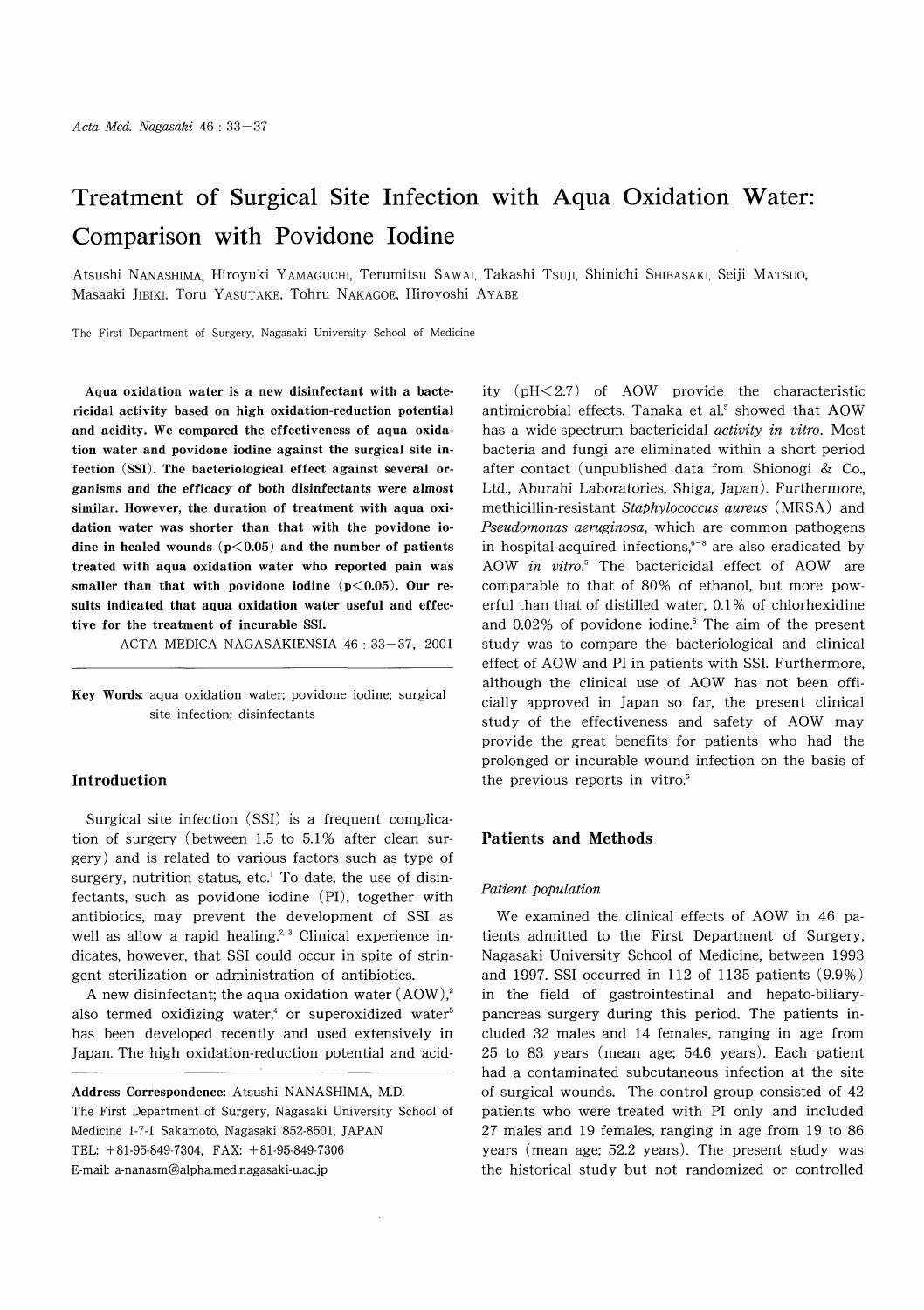trial. All operative procedures were gastrointestinal, colorectal and hepato-biliary-pancreas surgery and there were no significant differences between both groups. The clinical use of AOW was approved by the Humans Ethics Review Committee of our department and a signed consent form was obtained from each patient.

## Aqua Oxidation Water

The AOW was prepared from 5% NaC1 solution with tap water and produced by electrolysis for approximately 10 minutes using the Super Oxseed JES-010  $\alpha$  1000<sup>®</sup> (Amano Co., Yokohama, Japan and Shionogi & Co., Aburahi Lab., Shiga, Japan). AOW had a very low pH, ranging from 2.3 to 2.7, and the oxidationreduction potential was high ranging from 1000 to 1200 mV. AOW also contained 30 ppm of free chlorine and 50 ppm of superoxide as byproducts of the electrolysis process. AOW was stored in a shielded bottle at room temperature for a week. PI (Isodine solution, Meiji Seika Co., Tokyo, Japan) was diluted to 0.02% and was also stored in a shielded bottle at room temperature.

#### Experimental protocol

Freshly prepared AOW was used for purulent wounds (pus) including surgical wounds. All patients had been treated with drainage and dressing. Most patients were given systemic antimicrobial drugs but no significant difference between groups (96% and 93%) before the use of AOW and PI, but no antibiotic or other disinfectants were applied on the infected wounds during the use of AOW and PI. Treatment of the wounds was applied once daily.

#### Assessment of treatment

Following the use of AOW or PI, the degree of inflammation, the amount of purulent material, blood tests (leukocyte count and CRP), body temperature and bacterial culture were evaluated after treatment for one or two weeks and compared with pre-treatment values. The purulent materials were taken with SEEDSWAB® No. 3 (Eiken Kizai Co., Tokyo). The material was then plated on sheep blood agar, Digalski' modified agar or chocolate agar for aerobic culture, on Anaero Columbia agar for anaerobic culture, and on Sabourand agar for culture of fungus. Quantification of organisms was performed using the Spiral System<sup>TM</sup> (Gunze Sangyo, Inc., Tokyo). The bacteria isolated from the samples were identified by using Vitek Gram-Positive, Gram-Negative, or fungus Identification card (Vitek Systems, Inc., Hazelwood, MO). In the present study, the criteria of the bacteriological effectiveness was defined in case the initial organism $> 10^6$  reduced or completely disappeared after the use of AOW or PI.

The clinical effectiveness of treatment was divided into four grades; very effective, effective, no change and worse. "Very effective" represented a complete healing of the infected wound that never showed pus formation, redness and swelling, while "effective" den oted a reduction of infection but complete healing was not established. Comparisons between PI and AOW were tested for statistical differences using the Student'  $t$ -test. For differences between ratios, we used the  $\chi^2$  test. A  $p$  value  $< 0.05$  was considered significant.

# Results

All patients were in a stable condition during the study and none refused therapy. As shown in Table I, associated disorders were similar in patients treated with AOW and PI. Three patients had diabetes (2 in AOW group and 1 in PI group). The period of use of AOW varied from less than one week to more than 1 month. The incidence of patients in AOW group, who treated with disinfectants for more than 30 days, was significantly less than that in PI group  $(p<0.05)$ . Complications caused by AOW were rare. In contrast, the incidence of patients, who complained pain, treated with PI was significantly higher  $(p<0.05)$ . Pain by AOW was slight. Bleeding was insignificant and ceased within a few days of treatment with AOW. Discoloration of the surrounding tissues during or after the application of AOW did not occur.

The general response to inflammation before and after the use of AOW and PI was examined. Leukocytosis  $(>9,000/\text{mm}^3)$  was observed in 11 patients  $(24\%)$  of AOW group and 22 patients (52%) of PI group before the application of the disinfectant but the count normalized in nine and 15 patients after treatment, respectively. CRP was $> 2.0$  in 19 (41%) of AOW group and 32 (76%) of PI group, but normalized in 18 and 22 patients, respectively. A high body temperature ( $>37$  °C) was observed in 34 of AOW group and 34 of PI group but returned to normal in 12 and 24 patients, respectively. During the course of treatment, the laboratory tests did not worsen in those with normal values at baseline (pre-treatment). There was no significant difference in the general response between AOW and PI.

Table II lists the organisms isolated from the infected wounds treated with AOW and PI, and shows the bacteriological effectiveness of AOW and PI, respectively. These included 118 bacterial species and 3 fungi.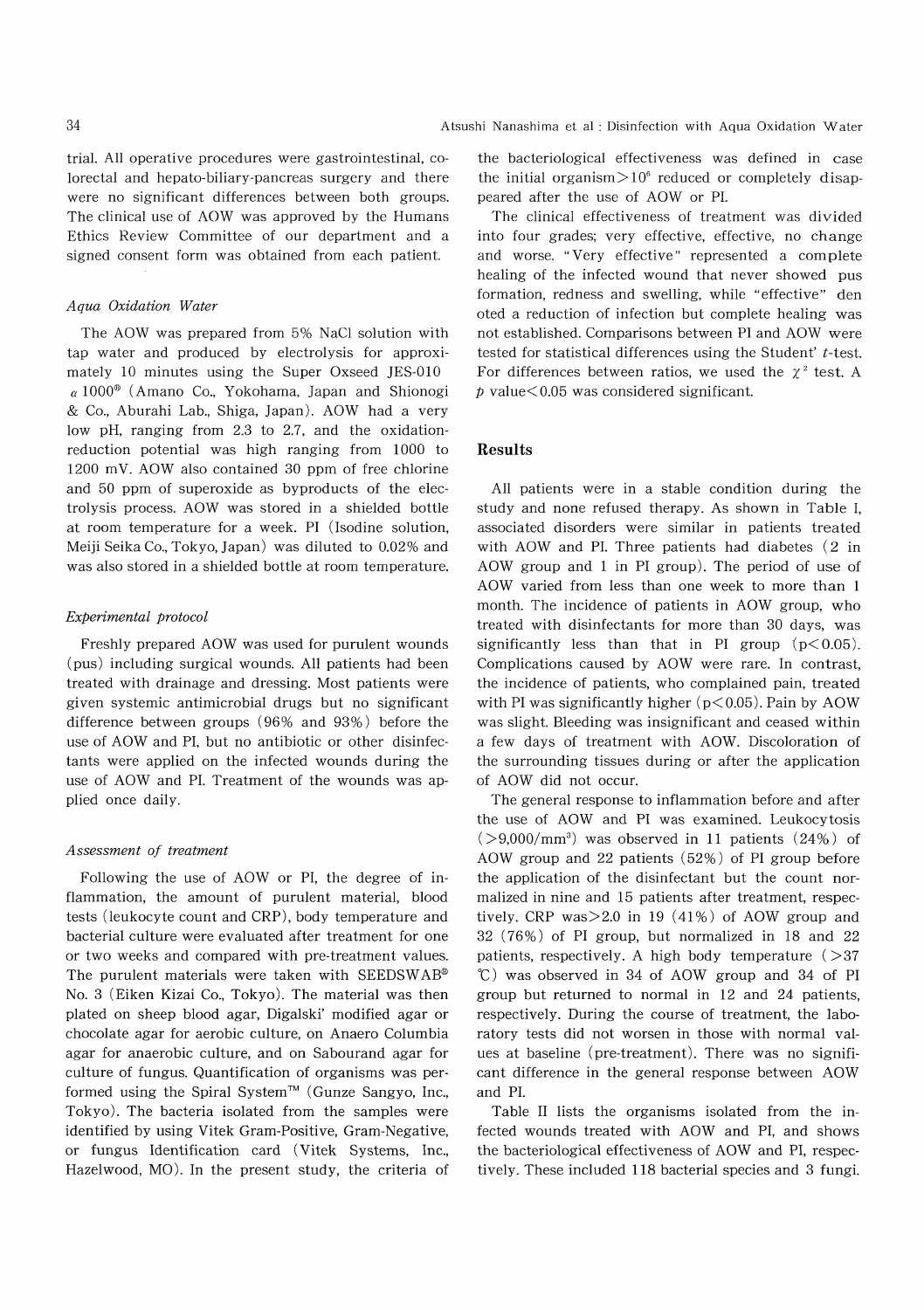Atsushi Nanashima et al : Disinfection with Aqua Oxidation Water

Table 1. Comparison between the use of aqua oxidation water and povidone iodine for the treatment of surgical site infection.

| AOW (%) | Povidone Iodine (%) |  |  |  |
|---------|---------------------|--|--|--|
| 46      | 42                  |  |  |  |
|         |                     |  |  |  |
| 14 (30) | 6 (14)              |  |  |  |
| 25(54)  | 12(29)              |  |  |  |
| 5(11)   | 15(36)              |  |  |  |
| 2(5)    | 9(21)               |  |  |  |
|         |                     |  |  |  |
|         |                     |  |  |  |
| 29 (63) | 35(83)              |  |  |  |
| 7(15)   | 3(7)                |  |  |  |
| 10(21)  | 4(10)               |  |  |  |
|         |                     |  |  |  |
|         | 32 (76)             |  |  |  |
|         | 10(24)              |  |  |  |
| 1(2)    | 0(0)                |  |  |  |
|         | 42 (91)<br>3 ( 7)   |  |  |  |

\*: IBD; inflammatory bowel disease, prednisolone was used for all patient

Table 2. The bacteriological effects of aqua oxidation water and povidone iodine.

| Initial Organism (>10 <sup>6</sup> ) | Disappeared             |                | Reduced                               |              | Persisted        |                  | Total          |                         |
|--------------------------------------|-------------------------|----------------|---------------------------------------|--------------|------------------|------------------|----------------|-------------------------|
|                                      | <b>AOW</b>              | PI             | <b>AOW</b>                            | PI           | <b>AOW</b>       | PI               | <b>AOW</b>     | PI                      |
| 1. Actinomyces                       | $\mathbf{1}$            | $\overline{0}$ | $\overline{0}$                        | $\mathbf 0$  | $\overline{0}$   | $\overline{0}$   | $\overline{1}$ | $\overline{0}$          |
| related organisms                    |                         |                |                                       |              |                  |                  |                |                         |
|                                      |                         |                |                                       |              |                  |                  |                |                         |
| 2. Gram-positive cocci               |                         |                |                                       |              |                  |                  |                |                         |
| <b>MRSA</b>                          | 3                       | $\overline{c}$ | $\overline{2}$                        | $\mathbf 0$  | $\boldsymbol{2}$ | $\boldsymbol{2}$ | 7              | 4                       |
| Other staphylococci                  | 4                       | $\overline{2}$ | 0                                     | $\mathbf 0$  | $\mathbf 0$      | $\mathbf{1}$     | $\sqrt{4}$     | 3                       |
| Streptococci                         | $\overline{7}$          | 6              | 0                                     | $\mathbf{I}$ | $\overline{2}$   | $\mathbf{I}$     | 9              | 8                       |
| Others                               | $\overline{c}$          | 5              | $\pmb{0}$                             | 3            | $\overline{2}$   | 3                | 3              | 11                      |
|                                      |                         |                |                                       |              |                  |                  |                |                         |
| 3. Gram-negative bacteria:           |                         |                |                                       |              |                  |                  |                |                         |
| P. aeruginosa                        | 3                       | 6              | 3                                     | $\mathbf{1}$ | $\overline{4}$   | 3                | 10             | 10                      |
| E. coli                              | $\overline{2}$          | $\overline{2}$ | 3                                     | $\mathbf{1}$ | $\overline{2}$   | $\mathbf 0$      | $\tau$         | 3                       |
| <b>B.</b> fragilis                   | 3                       | $\mathbf{I}$   | $\mathbf{1}$                          | $\pmb{0}$    | $\mathbf{1}$     | I                | 5              | $\overline{c}$          |
| E. clocae                            | $\overline{4}$          | 1              | $\bf{0}$                              | $\mathbf{1}$ | $\mathbf 0$      | $\mathbf 0$      | $\overline{4}$ | $\overline{c}$          |
| Prevotella spp.                      | 3                       | $\mathbf{1}$   | $\pmb{0}$                             | $\bf{l}$     | 0                | $\pmb{0}$        | 3              | $\overline{\mathbf{c}}$ |
| Klebsiella spp.                      | $\overline{a}$          | 4              | $\mathbf 0$                           | $\bf{0}$     | $\bf{0}$         | $\overline{2}$   | $\overline{2}$ | 6                       |
| Others                               | $\overline{\mathbf{c}}$ | 4              | $\begin{array}{c} \hline \end{array}$ | 1            | $\overline{c}$   | $\overline{c}$   | 5              | 7                       |
|                                      |                         |                |                                       |              |                  |                  |                |                         |
| 4. Fungi:                            |                         |                |                                       |              |                  |                  |                |                         |
| C. albicans                          | 1                       | $\mathbf 0$    | $\mathbf 0$                           | 0            | $\mathbf 0$      | $\overline{2}$   | $\mathbf{1}$   | $\overline{c}$          |

AOW: aqua oxidation water, PI: povidone iodine

Treatment with AOW resulted in a complete eradication of 37 organisms (61%) from the wound site, and a reduction in the number of 10 organisms (16%). However, 15 organisms  $(23%)$  persisted  $(>10<sup>6</sup>)$  after treatment. Thus, AOW was effective against 47 different organisms (77%). In wounds infected with gramnegative and-positive bacteria, 71% of MRSA and 60% of P. aeruginosa were eliminated or reduced by AOW. These results were similar to those obtained with PI.

The clinical effectiveness of AOW treatment is summarized in Table III. AOW was very effective or effective in 35 cases (76%). AOW treatment did not worsen infection of any wound. The clinical effectiveness of AOW was equal to that of PI (76%). We also compared the mean duration of wound healing in cases r esponding "very effectively" to AOW or PI. The mean duration in AOW was  $8.4 \pm 2.6$  days and was significantly shorter than that of PI ( $15.5 \pm 11.0$  days,  $p < 0.05$ ).

Table 3. Evaluation of clinical effectiveness by aqua oxidation water and povidone iodine.

| Region           | $AOW(n=46)$ |                |   | $PI(n=42)$   |     |        |                | P        |           |
|------------------|-------------|----------------|---|--------------|-----|--------|----------------|----------|-----------|
|                  | VF.         | E.             | U | W            | VF. | F.     | U              | W        |           |
| Subcutaneous     | 11          | $\tau$         | 2 | $\theta$     | 6   | 3      | $\overline{4}$ | $\theta$ | NS        |
| Drainage tube    | 4           | $\overline{2}$ | 4 | $\mathbf{0}$ | 9   | 3      | $\overline{2}$ | $\theta$ | <b>NS</b> |
| Abdominal cavity | 5           | 6              | 5 | $\mathbf{0}$ | 4   | $\tau$ | 4              | $\theta$ | NS        |

AOW: aqua oxidation water, PI: povidone iodine. VE; very effective, E; effective,

U; no change, W; worse

# Discussion

Povidone iodine' is frequently used for the treatment of surgical wounds. While povidone iodine enhances healing in a large proportion of infected wounds, its use is costly, and it may cause irritation, abnormalities in blood chemistry, hyperthyroidism and soft tissue necrosis.' Furthermore, several bacteria strains are resistant to chlorhexidine and povidone iodine. $9,10$  On the other hand, AOW is now used extensively in several hospitals across Japan for the treatment of infected pressure sores of bedridden patients, and the therapeutic effects have been noted." Cost-effectiveness, as AOW is cheaper than other disinfectants. The cost of povidone iodine (Isodine, Meiji Seika) is about US \$ 10 per bottle (250ml) in Japan and, in our hospital, the total cost of povidone iodine was approximately US \$ 75,000 in 1995. Furthermore, the cost of purified water or maintenance of sterilizer is necessary for refining povidone iodine. In comparison, the retail price of Super Oxseed, the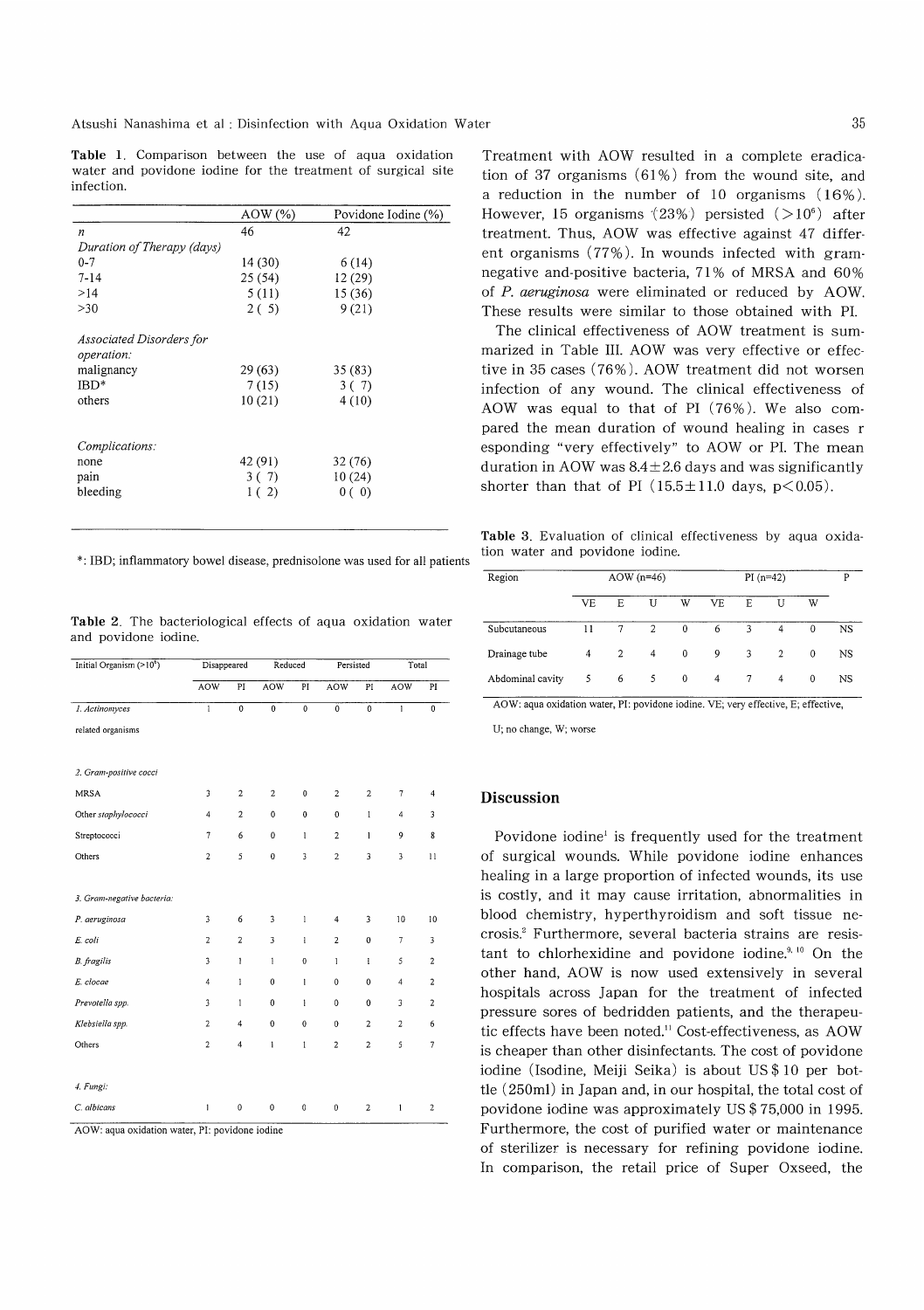device used to prepare AOW, is approximately US \$ 2,000 to 20,000. However, no expensive consumables, e.g., chemicals or filters, are used in the process of electrolysis and AOW is prepared using only salt and tap water. The availability of a low cost disinfectant is necessary to prevent hospital-acquired infections." The device used to prepare AOW is easy to operate and allows the preparation of large volumes within a short period of time. Thus, the device is ideal for small institutions.

The  $LD_{50}$  of AOW in rats exceeds 50 ml/kg (unpublished laboratory data, Shionogi Co.). There are, however, certain disadvantages with the use of AOW. These include an immediate loss of activity after the solution contacts organic substances in the wound, e.g., blood, lymph, etc. Therefore, it is necessary to wash the wound several times using large quantities of AOW after removal of such material.

To our knowledge, the clinical application of AOW as a disinfectant has not been officially approved nevertheless the effectiveness of AOW in vitro was clearly clarified. In fact, however, AOW may be clinically used for disinfections at many hospitals in Japan nowadays. By the previous study in  $v\text{tr}o^5$ , we believe that AOW should be very useful for the treatment of infected wounds. We also carefully checked any changes of wounds and general symptoms after use of AOW in each patient. Furthermore, AOW was applied only in the localized wounds on the surface of the body but not in the intra-abdominal space for the safety of patients.

With respect to the clinical effectiveness, "very effe ctive" (complete healing) was observed in 20 cases (44%) and "effective" treatment in 15 cases (33%) in the present study. The degree of clinical effectiveness was similar to that of PI. Furthermore, incurable infected fistulae which were initially treated with PI healed dramatically after a few days of washing with AOW in three cases. We also noted enhancement of granulation tissue formation associated with the healing process following the use of AOW. Although various kind of systemic antibiotics were already given in most patients prior to use of AOW or PI, these are incurable in some of local SSI. In such conditions, the local treatment by washing using disinfectants may be more effective.

We believe that the healing effects of AOW are more powerful than other common disinfectants because of the specific features of AOW such as high oxidationreduction potential and acidity. The present study was performed with no significant differences of the clinically healing effects between AOW and PI treated patients. An example of such effect was the shorter duration of AOW therapy compared with PI. Furthermore, the mean duration of wound healing in "very effective"

Atsushi Nanashima et al : Disinfection with Aqua Oxidation Water

cases treated with AOW was shorter than that with PI.

We also evaluated the clinical effectiveness of AOW according to the affected region, which included the gastrointestinal tract, colorectal, and hepato-biliarypancreatic regions. However, no differences were observed among these groups.

Our results showed a wide range of bacteria detected in the SSI. Although the bactericidal effect of AOW is superior to that of PI in vitro,<sup>5</sup> AOW was biologically effective against most of these organisms in a manner similar to PI, including 71% of MRSA and 60% of cases with P. aeruginosa. MRSA and P. aeruginosa often show tolerance to antibiotics' and, therefore, the biological or clinical effect of local treatment using disinfectants, e.g., AOW, may become important for wounds infected by such organisms. We stress that the biological effectiveness against such bacteria clinically very significant, because these bacteria cause chronic wound infections in hospitals. $6-8$ , 12

The side effects, including wound or mucosal irritation are trivial compared with other common disinfectants. In animal experiments, the safety of AOW when applied over the skin, eye, oral, esophageal and gastric mucosa (unpublished reports by Kitazato laboratory between 1990 and 1992, Tokyo, Japan) and peritoneum<sup>13</sup> has been confirmed. The side effects of AOW were minimal in this study. Two patients developed irritation due to high acidity during washing but no major complication was observed and tended to be less than PI. Discoloration of the skin was not observed and in only one patient, bleeding occurred for a few days, but it improved with time and continuous washing. These results indicate that tissue irritation or damage is negligible in patients treated with AOW. Therefore, tissue reaction to AOW seems to be rare. However, the effect of the solution on exposed vessels in the wound and other side effects are unknown at present. In this regard, Yamamoto et al." examined the effects of AOW in a rat model of peritonitis and confirmed the safety of AOW and the lack of organ injury. By our results, the clinical safety of AOW for surgical wounds was clarified.

In conclusion, the results of this study indicate that AOW shows the bacteriological effectiveness against several common bacteria, similar to povidone iodine. Furthermore, AOW is clinically useful and safe as a disinfectant for external use for the treatment of SSI. We expect a wide use of AOW particularly in hospitals because of its effectiveness, low cost, safety and ease of preparation.